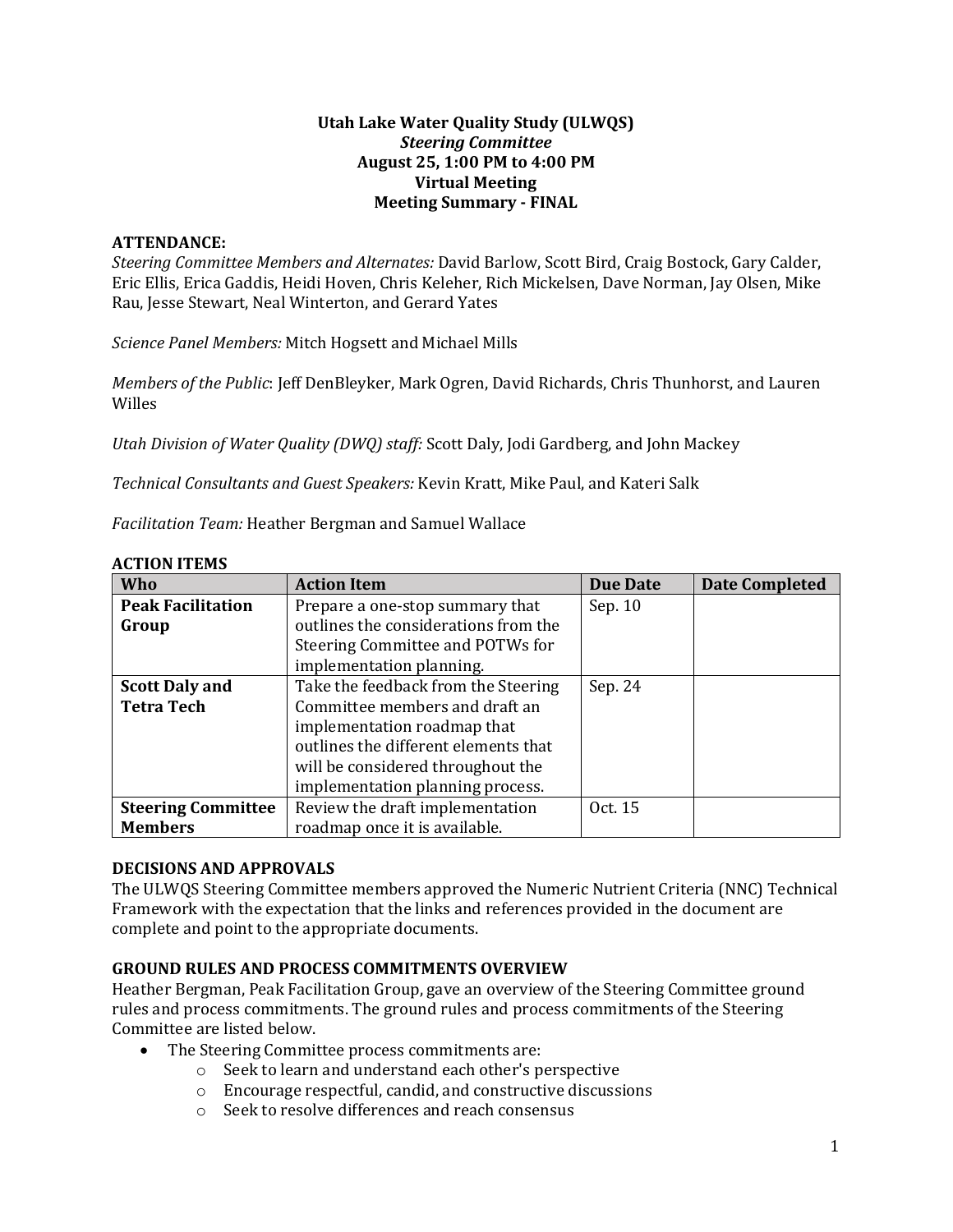- o As appropriate, discuss topics together rather than in isolation
- o Make every effort to avoid surprises
- The Steering Committee ground rules are:
	- o Focus on the task at hand
	- o Have one person speaking at a time
	- $\circ$  Allow for a balance of speaking time by providing succinct statements and questions
	- o Listen with respect

#### **STEERING COMMITTEE MEMBERSHIP UPDATE**

Juan Garrido has stepped down from his role as an alternate member of the Steering Committee because he has accepted a new job. DWQ reached out to Bruce Ward, who has agreed to serve in the alternate role to Brad Stapley.

#### **SCIENCE PANEL UPDATE**

Steering Committee members received a document that provided an update on ongoing Science Panel studies.

#### **NNC TECHNICAL FRAMEWORK UPDATE**

Kateri Salk, Tetra Tech, provided an update on the NNC Technical Framework. Her update is summarized below.

- At the last Steering Committee meeting, members reviewed the NNC Technical Framework. Members at that time indicated they needed more time to provide feedback. Following the meeting, several members provided comments on the NNC Technical Framework. Tetra Tech worked with those who provided comments and revised the NNC Framework accordingly.
- The previous version of the NNC Technical Framework outlined that harmful algal bloom (HAB) conditions threatened agricultural uses. Tetra Tech received a comment that it is cyanotoxins, not HABs, that directly threaten agricultural uses. Tetra Tech updated the NNC Framework by using "cyanotoxins" when describing agricultural use concerns instead of HABs. They made these changes in both the Overview and Background section and the Agricultural Use section. These changes reflect that the primary concern of the agricultural community is the production of cyanotoxins and their potential impacts on crop irrigation and stock watering and that the agricultural community does not necessarily have concerns over nutrient concentrations themselves.
- Tetra Tech has been working on its analysis report. They have edited the NNC Framework to reflect the updates in the analysis report. These edits include clarifying that Tetra Tech has conducted a phytoplankton and zooplankton analysis and cyanotoxin analysis.
- There was a comment that the Environmental Protection Agency's (EPA) drinking water health advisories, mentioned in the Downstream Uses section, only apply to finished water and not raw surface water. Drinking water facilities can remove toxins from raw surface water to reach the EPA's drinking water health advisory thresholds. Tetra Tech removed the cyanotoxin drinking water standards from the NNC Framework because they do not apply to the raw surface water of Utah Lake and the Jordan River. The section emphasizes that future analyses could examine the relationship between cyanotoxins in raw surface water and cyanotoxins in finished drinking water, depending on the available data.
- There was a comment asking Tetra Tech to clarify the nitrate standards. The Utah Division of Drinking Water applies a ten mg/l nitrate standard to finished drinking. DWQ also applies a ten mg/l nitrate standard to raw water for class 1C waters. Tetra Tech updated the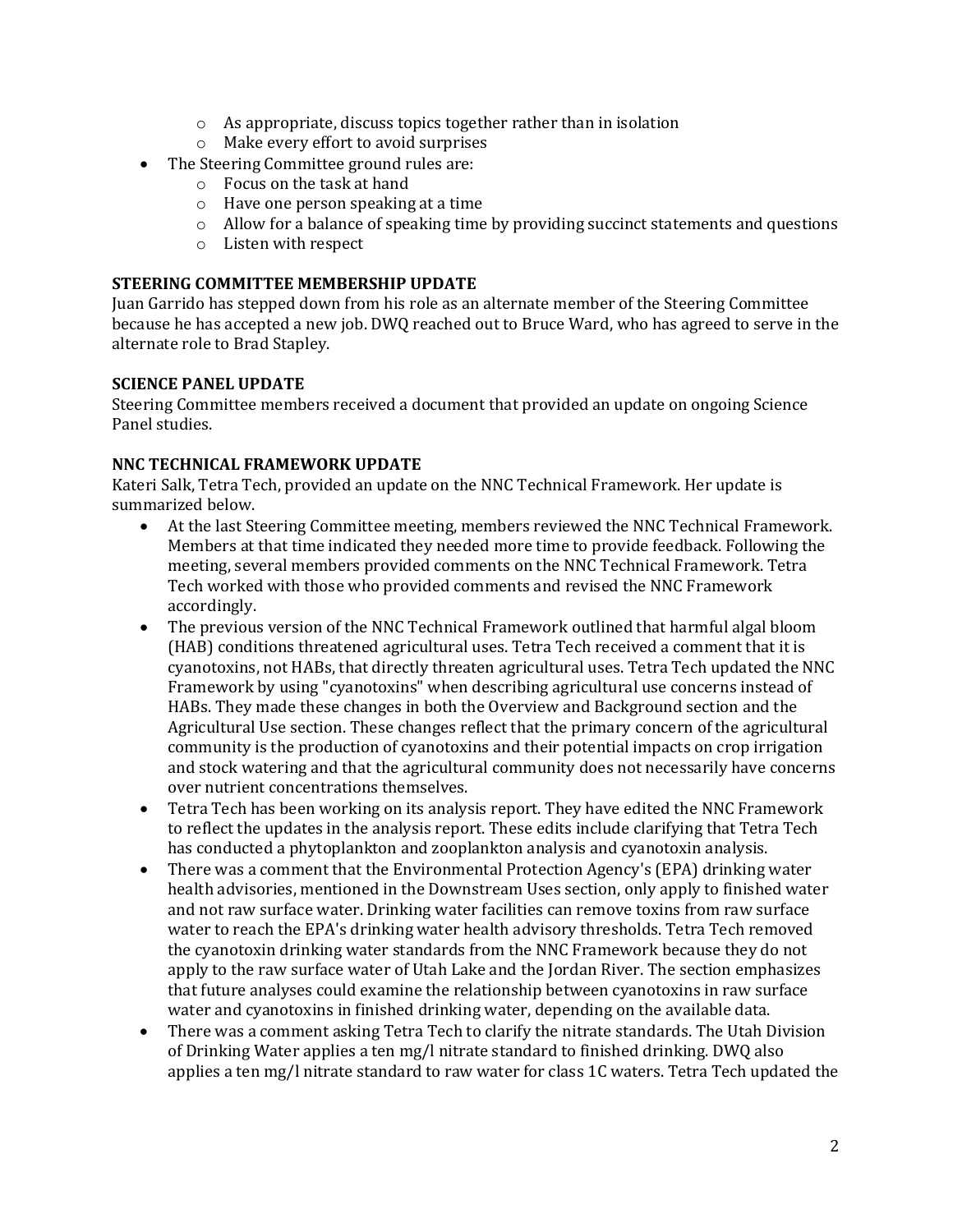NNC Framework to make sure these standards were clear. Drinking water facilities tend not to reduce nitrate into other forms of nitrogen.

- There were several places in the document where Tetra Tech clarified that the ULWQS Steering Committee and Science Panel, not DWQ, will be simulating scenarios using the mechanistic models and conducting a user perception survey.
- Tetra Tech expanded the Pathway to Criteria Section to lay out what will happen with implementation planning alongside the development of recommended numeric nutrient values. The development of the implementation plan and the range of numeric values for criteria will occur concurrently. The implementation plan will consider how the numeric nutrient criteria will be implemented. The section emphasizes the need for a holistic approach and consideration of the economic costs and benefits and the impacts on public health and the environment. Both tracks will be coordinated within the ULWQS workgroup to ensure the criteria recommendations align with the regulatory requirements.

## *Steering Committee Member Clarifying Questions*

Steering Committee members asked several clarifying questions about the revised NNC Technical Framework. Questions are indicated in italics with corresponding answers in plain text.

# *Does Utah Lake have a 1C designated use for drinking water?*

No, but the Jordan River does.

## *Who are the ultimate decision-makers for evaluating uncertainty?*

The Science Panel will evaluate uncertainty using the uncertainty guidance framework. They will make recommendations to the Steering Committee. The Steering Committee will then take that information and make a recommendation to the Water Quality Board.

*There was a suggestion to add toxins as part of the modeling. Is it possible to model toxins?*

- The Water Quality Analysis Simulation Program (WASP), the model used to simulate water quality in Utah Lake, does not have the capacity to mechanistically model toxins.
- There are two types of analyses as part of the ULWQS: mechanistic models and empirical stressor-response analysis. Mechanistic models generate an output based on preprogrammed formulas, also known as a reaction network. The empirical stressor-response analysis relies on empirical data from Utah Lake to derive relationships between two variables.
- The WASP mechanistic model does not have toxins as an output. However, it can model cyanobacterial abundance. The researchers can then estimate the algal toxins by connecting the cyanobacterial abundance and algal toxins through an empirical stressor-response analysis.
- Table 9 in the NNC Framework displays which endpoints they can estimate using mechanistic modeling and empirical stressor-response analyses.

# *Steering Committee Member Comments*

Steering Committee members provided feedback on the revised NNC Technical Framework. Their comments are summarized below.

• The Framework refers to the "Utah Division of Drinking Water" and "DWQ" nitrate standards in the Downstream Uses section. These agencies do not set the water quality standards; the Utah Water Quality Board does. This section should refer to the administrative codes set by the Utah Water Quality Board, not the agencies.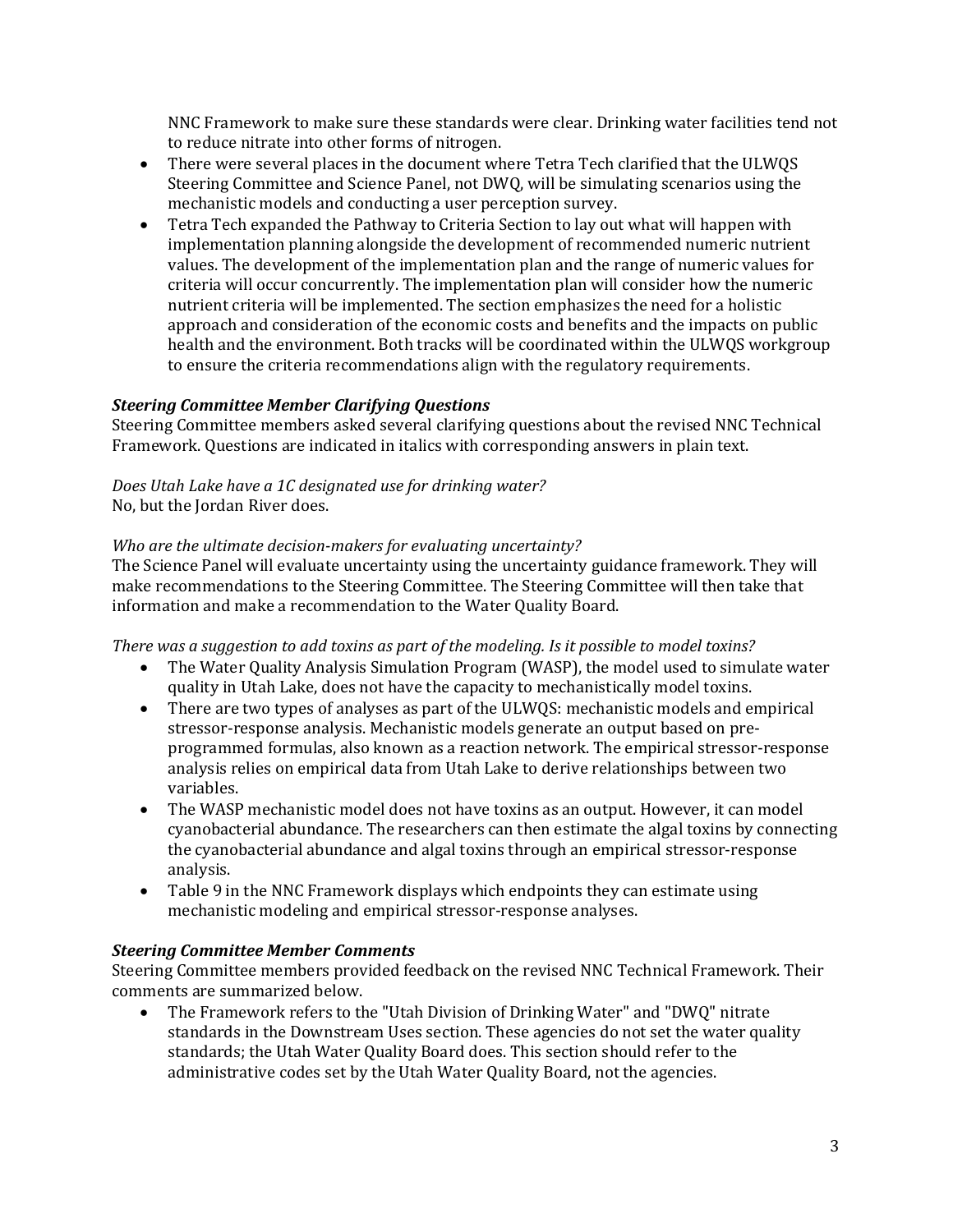- Tetra Tech should use the abbreviation "ULWQS" and not "WQS" to avoid confusion when referring to the Utah Lake Water Quality Study in the document. "WQS" is an abbreviation for Water Quality Standards.
- The NNC Technical Framework still has some places where the link is broken or leads to the wrong document. These links should be replaced.
- The Empirical Analysis subsection should specifically mention cyanotoxins as part of the analysis.

## *Steering Committee Member Approval*

The ULWQS Steering Committee members approved the NNC Technical Framework with the expectation that the links and references provided in the document are complete and point to the appropriate documents.

## **IMPLEMENTATION PLANNING (PHASE 3) KICKOFF**

Erica Gaddis, DWQ, provided an overview of the implementation planning phase of the ULWQS. Her comments are summarized below.

- The purpose of the implementation planning is to determine the pathway to reach any future numeric nutrient criteria. The ULWQS Steering Committee will begin implementation planning even though there is no value for the numeric nutrient criteria.
- The NNC Technical Framework outlines how the ULWQS will determine numeric nutrient criteria but does not outline how to implement any future standards. The Steering Committee will develop a similar roadmap for implementation that will outline how the Steering Committee will develop an implementation plan, including what things to consider and what scenarios to look at.
- The implementation plan will ultimately provide an approach for on-the-ground implementation that looks at various sources throughout the watershed. The implementation plan will also consider the timeline for implementation and incorporate projected growth and uncertainty. The ULWQS implementation plan will consider cost and feasibility, which is a requirement in Title 19-5-105. The Steering Committee will also need to consider the regulatory implementation components (i.e., what permitting approaches should be taken to achieve the numeric nutrient criteria).
- EPA has created a framework that highlights the nine elements of a watershed plan, which could serve as the framework for the implementation plan. Developing a plan that follows the nine-element watershed plan format qualifies an entity for federal dollars for nonpoint source projects. The steps to writing a nine-element watershed plan include: 1) building partnerships, 2) characterizing the watershed, 3) finalizing goals (i.e., numeric nutrient criteria) and identifying solutions, 4) designing an implementation program, 5) implementing the watershed plan, and 6) measuring progress and making adjustments. Designing an implementation program involves estimating finances, developing an informational/educational program, outlining a project schedule, setting milestones, establishing indicators to measure progress, and finalizing a monitoring plan.
- The implementation plan will ultimately follow an adaptive management approach, where partners evaluate progress and outcomes and adjust accordingly.
- Today's meeting is focused on brainstorming what factors should be considered in implementation planning. Partners can identify specific sources they want to evaluate. Other plans have looked at agricultural sources, stormwater, municipal wastewater, septic tanks, industrial discharges, natural sources (e.g., sediments), and atmospheric deposition.
- The implementation plan should consider nutrient loading variability in wet and dry years.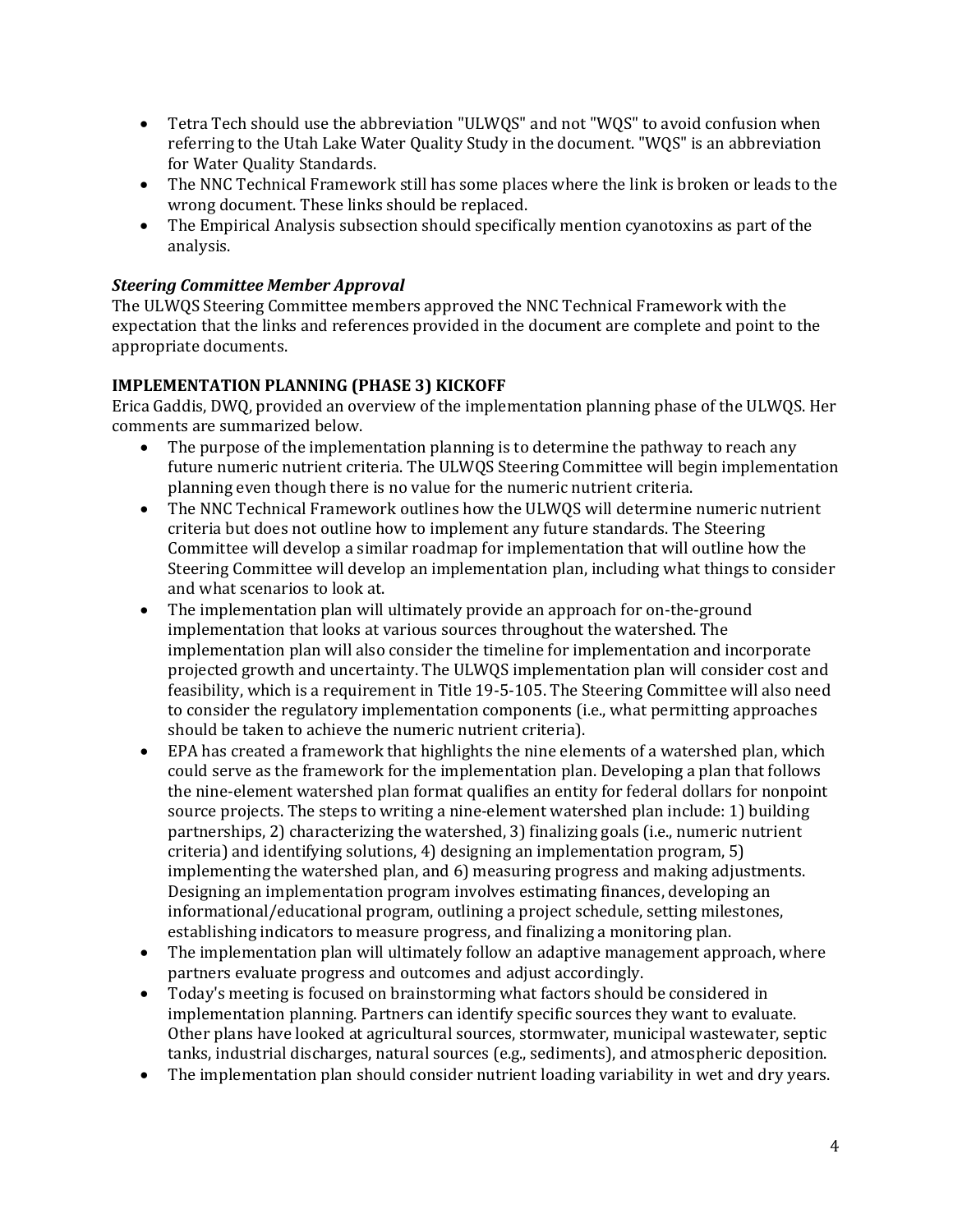- Below is a list of questions the Steering Committee should consider for the implementation planning process:
	- $\circ$  Are there some key scenarios Steering Committee members would like to evaluate that would inform implementation planning?
	- $\circ$  How and when should different sources implement nutrient management practices to reduce nutrient loads?
	- $\circ$  How can the implementation plan be drafted to be most actionable and userfriendly? (Other plans identified nutrient reduction best management practices, the nutrient reduction goal, and the critical areas to implement practices. Other plans assigned load reduction responsibilities based on land ownership.)
	- o What are the Steering Committee's thoughts about the timeframe that the implementation plan should cover? (Timeframes should also incorporate uncertainty and growth into implementation.)
	- o How should the implementation plan address uncertainty and growth (i.e., should the implementation plan reserve nutrient loads for future growth, or should partners commit to future reductions)?
	- o Who are the key implementation partners, and when/how should the Steering Committee engage them?
	- $\circ$  Who should conduct the economic analysis, and what should it include? (Publicly owned treatment works (POTWs) want to conduct their economic analyses internally.)
	- $\circ$  Should the implementation explore a formal water quality trading program? If so, what elements should be included? (A water quality trading program involves having a regulatory mechanism for entities to trade with one another and pay for water quality credits.)

## *Steering Committee Member Clarifying Questions*

Steering Committee members asked several clarifying questions about the implementation planning. Questions are indicated in italics with corresponding answers in plain text.

## *Where are the boundaries of the watershed that the Steering Committee will consider for implementation?*

Deer Creek will serve as the boundary for the watershed.

#### *Does the Deer Creek boundary begin at the Deer Creek Reservoir Dam, or does the boundary include Heber Valley?*

The thought was to put the boundary at the dam and exclude Heber Valley, but the exact location of the boundary is up for discussion.

## *At one point in the implementation planning, will the Steering Committee take a deeper dive into each source and develop a plan for possible solutions?*

- The watershed model will help identify hotspots for nutrient loading and the application of best management practices. The nine-element watershed plan framework is one way to create a plan for possible solutions. The first steps of the implementation plan are to categorize sources, establish the magnitude of contributions, after which the plan will identify specific projects.
- Developing possible solutions also involves evaluating different projects for their costefficiency and recovery timelines.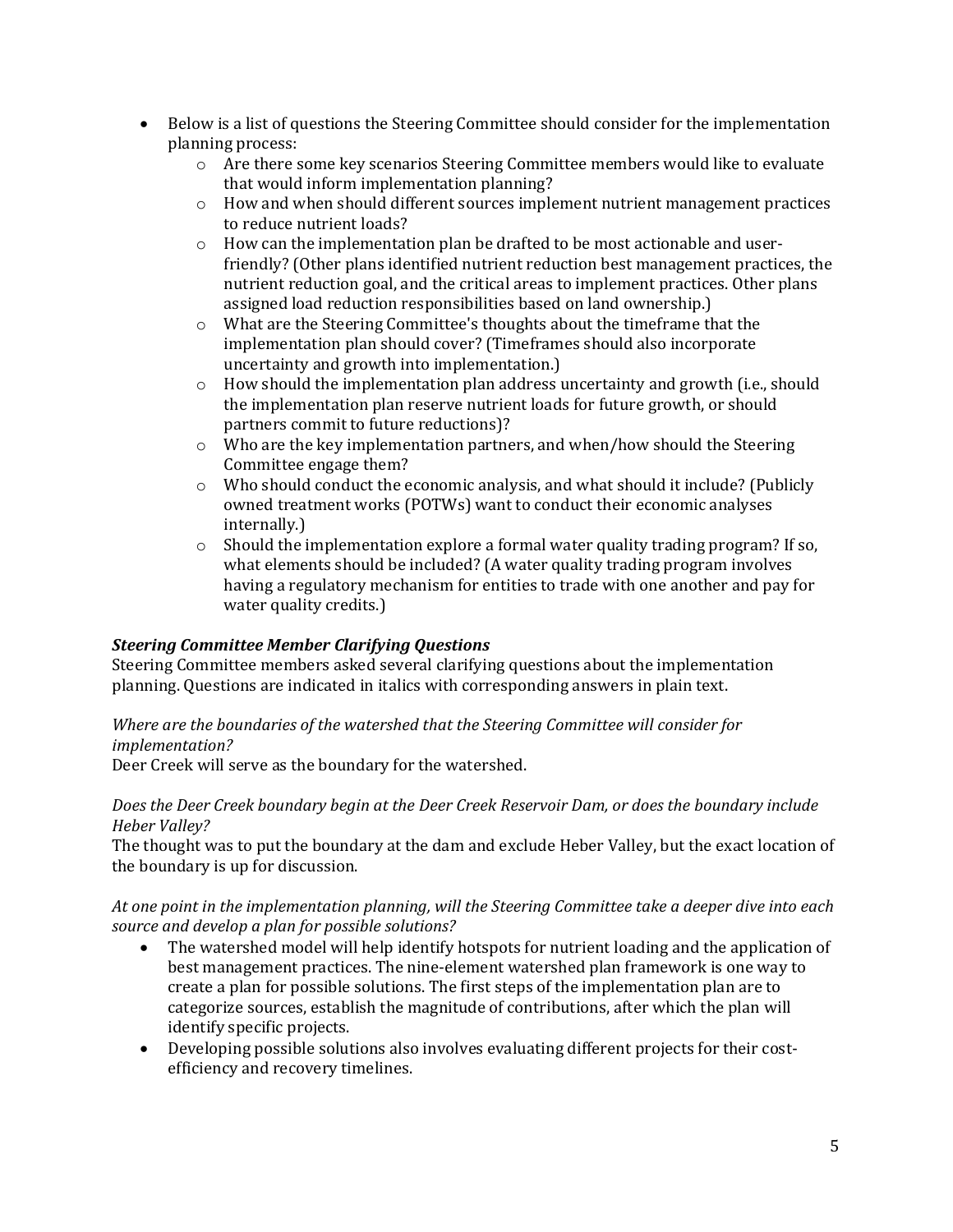#### *Is it possible to estimate the cost per pound of nutrient reduction?*

There are a handful of best management practices for stormwater and agriculture nutrient loading. There is a way to evaluate these best management practices for their effectiveness and cost per acre. It is all possible to generate an estimated cost to enhance point sources, such as POTWs.

#### *At some point in the implementation planning process, will partners commit to implementing lowhanging fruit projects?*

In the total maximum daily load (TMDL) plan, EPA asks for reasonable assurance that projects can be implemented. The answer to this question will be different if the ULWQS Steering Committee partners pursue a water quality trading system.

## **POTW PERSPECTIVE ON IMPLEMENTATION PLANNING**

A group of POTW representatives met with DWQ to discuss their priorities and considerations for implementation planning. Rich Mickelsen, Timpanogos Special Service District, provided an overview of POTW perspectives and considerations for implementation planning. His comments are summarized below.

- From the POTW perspective, they want to know what they will have to do to reach numeric nutrient criteria by 2030. It normally takes POTWs about five years to go through a design and build phase, which does not give them much time to implement. It is a challenge for some POTWs to meet the one mg/l total phosphorus criteria by 2025 without going lower.
- POTWs talked about what they wanted the model to do. They want clarification on the inputs, outputs, and assumptions of the watershed and in-lake models. They want to see the models include changes in the plant chemistry and the associated biota impacts, a nohuman scenario, and the impact of atmospheric deposition on nutrients.
- POTWs identified several scenarios they would like to see modeled:
	- o Scenario 1: 10 mg/liter total inorganic nitrogen & 1 mg/liter total phosphorus
	- $\circ$  Scenario 2: 6 mg/liter total inorganic nitrogen & 0.3 mg/liter total phosphorus (i.e., limit of technology)
	- o Scenario 3: Consider limits that would encourage alternate discharge methods like reuse, and the feasibility of direct potable reuse under current flows and growth flows.
- POTWs discussed attainability and adaptive management. They want to take an adaptive management approach in phases as they reduce loads so that they do not incur costs that are not necessary or will not result in significant changes.
- POTWs talked about who will conduct the engineering analyses. Some of the larger facilities have conducted engineering analyses, but smaller facilities have not. The POTWs will consider secondary nutrient removal, tertiary nutrient removal, and advanced methods (e.g., electrodialysis reversal, reverse osmosis).
- POTWs discussed population growth and how to account for additional nutrient loading from growth. They did not discuss the impacts of the "Island Project" at the meeting, but that is a factor to consider too.
- POTWs talked about environmental tradeoffs, including innovative ideas to reduce nutrient loading into Utah Lake. As part of the environmental tradeoffs, they discussed water reuse. There may be a point at which the water is so clean that it gets recycled for reuse. This consideration would be included in scenario three.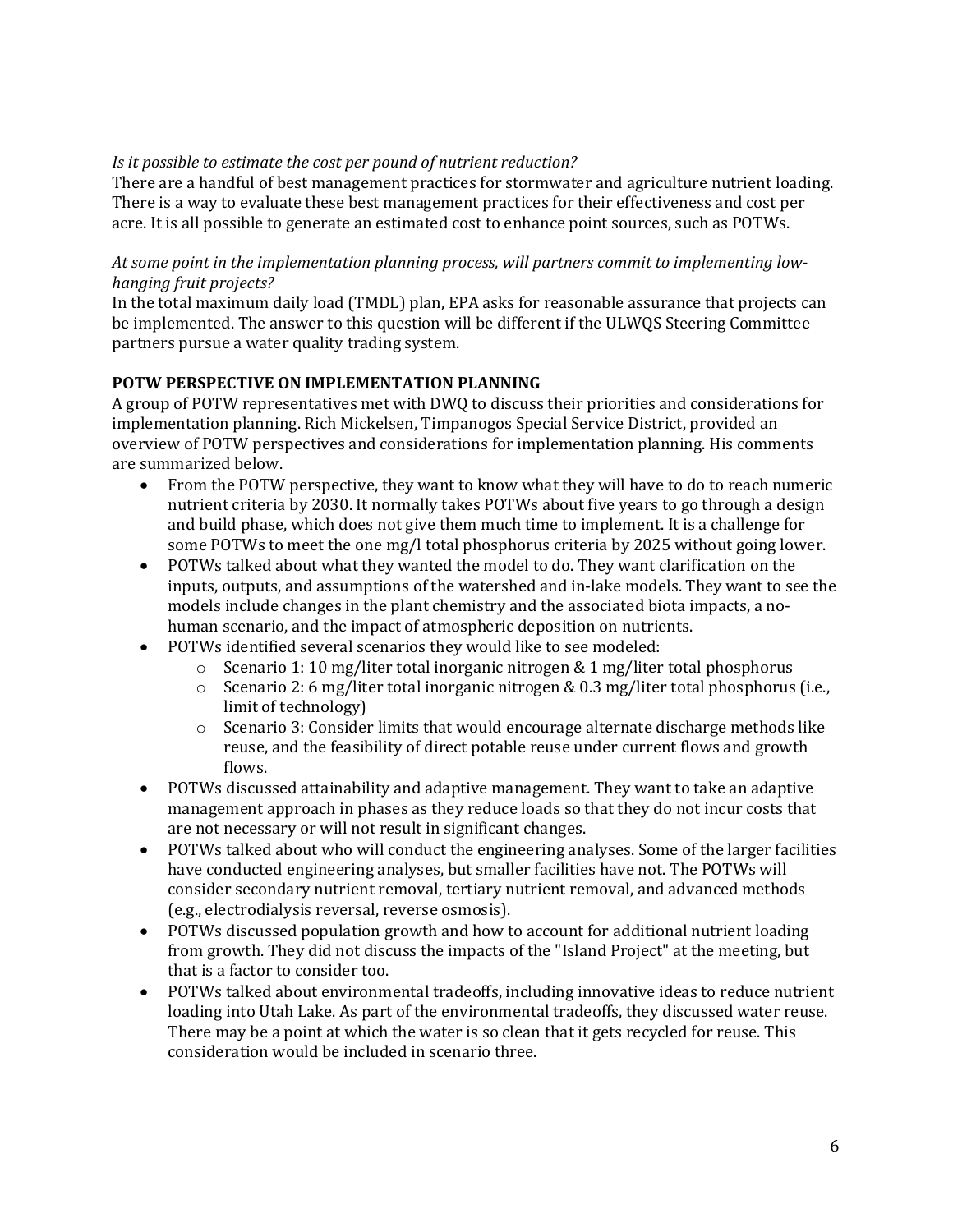- POTWs talked about different permitting considerations. There was no conclusion on which direction to go as it relates to permitting. The POTWs are potentially going to get together to continue talking about permitting options.
- Timing and sequencing are important to the POTWs. DWQ has already committed to not implementing any potential new numeric nutrient criteria before 2030.
- POTWs requested modeling a no-human scenario to determine if no human nutrient loading would improve water quality. They want to increase the certainty that any reduction in nutrients will result in changes in Utah Lake to justify costs.
- POTWs want to include nonpoint sources in the implementation planning analysis, including agricultural and stormwater sources. There may be an option to implement a water quality trading program between point source and nonpoint source entities.

# *Steering Committee Member Clarifying Questions*

Steering Committee members asked several clarifying questions about the POTW perspective on implementation planning. Questions are indicated in italics with corresponding answers in plain text.

*Is there a reason why there is not a scenario using the technology-based limit, which would include a one mg/l phosphorus limit and no limit for nitrogen?*

There is no specific reason. That scenario could be added to the list of scenarios.

*Much of the nonpoint source contamination is coming into Utah Lake via shallow groundwater. Is there data on the proportion of nutrients coming via nonpoint sources versus point sources?* Data is available on the proportion of nutrients coming via nonpoint sources versus point sources, but the data is not great. One of the first runs of the watershed model will be to identify the proportion of loads coming from different sources.

# **IMPLEMENTATION ROADMAP CONSIDERATION BRAINSTORM**

Steering Committee members discussed what considerations should be included in the implementation roadmap. Their comments are summarized below.

- As Utah County continues to grow, the expectation is that water uses will move from agricultural uses to municipal and industrial (M&I) uses. Assuming no new transbasin diversions, the same volume of water will be passing through the system even though the population will be increasing. However, the water will transition from coming from nonpoint sources to coming from point sources. If the nonpoint source nutrient concentration is higher than the point source nutrient concentration, the nutrient loading should decrease as land-use changes from agriculture to municipal and industrial use. The implementation plan should consider this shift in water uses and how that affects nutrient loading.
- One potential way to address the shift in water uses is to assign nutrient reduction goals to the agricultural sector. If a water right is transferred from agricultural use to municipal and industrial use, there could be a mechanism to transfer that nutrient load reduction goal as well.
- Around 50% of the water that leaves Utah Lake is through evaporation. Reuse would be beneficial, considering the valley is in a 20-year drought. There is a need to be creative with M&I water uses.
- The implementation should consider whether there are geographic differences in how different entities treat and reduce nutrient loads. For example, the Provo POTW releases effluent into Provo Bay, while others release the effluent into other parts of the lake.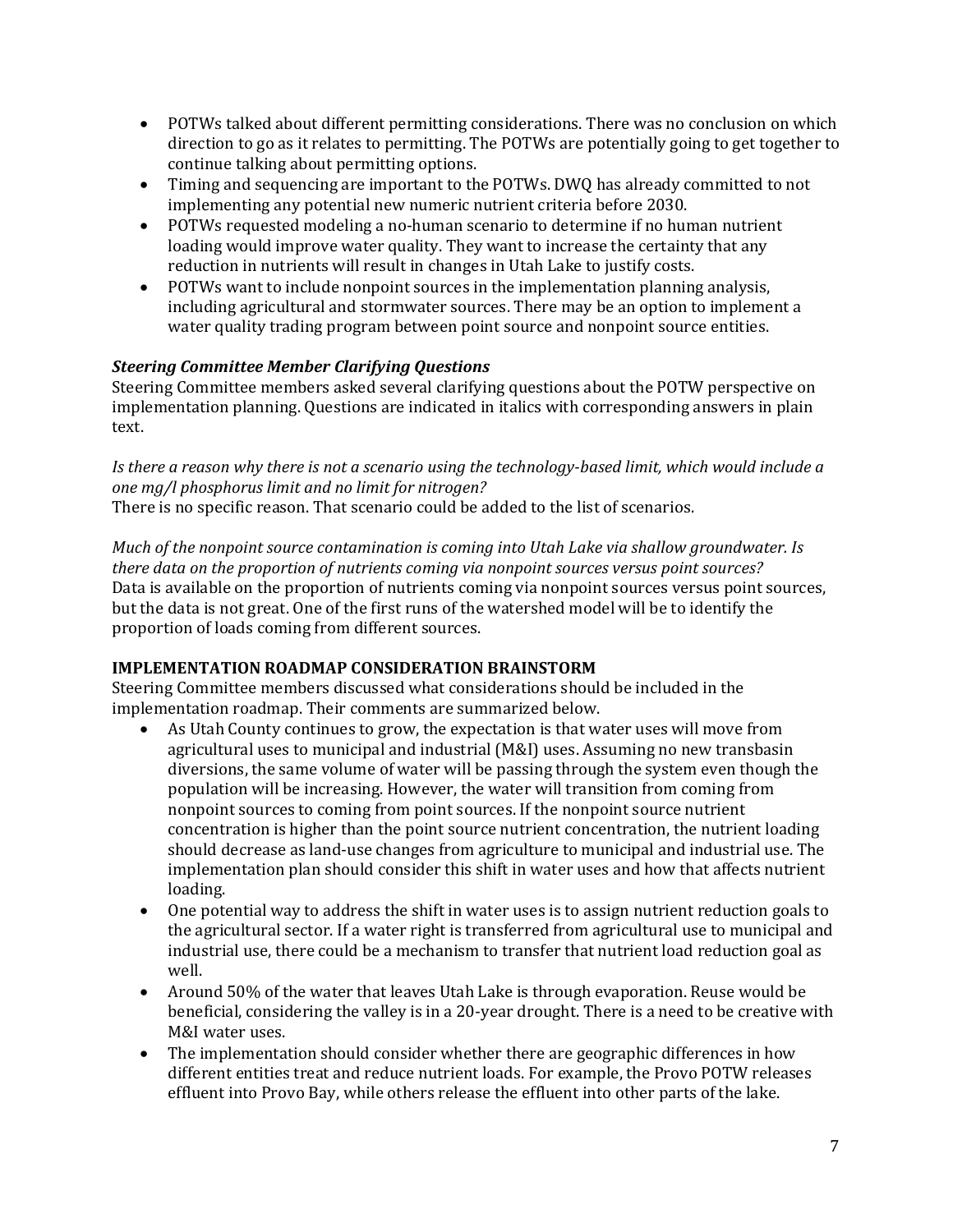- The water balance of the lake should be considered through implementation. Water is coming into Utah Lake, but water is also coming out, which is necessary to satisfy downstream water rights. Water volume is an important consideration during the implementation planning process.
- The implementation planning process should include a conservation element. Water coming from Utah Lake is important for downstream habitat.
- The implementation plan should consider a water quality trading program. A trading system could help identify the easiest projects for reducing nutrients by allowing entities to determine whether it is more cost-effective to reduce their nutrient loading internally or buy credit by investing in a project to reduce nutrient loading elsewhere. A water quality trading system requires a third party to administer the program and monitor projects. Under a water quality trading program, any trading between point and nonpoint sources would have to make sure nonpoint source reductions are maintained in perpetuity or for the duration of a contract. One challenge with a water quality trading system is setting up a process for third-party verification and paying for the associated costs.
- When considering a water quality trading program, the Steering Committee should consider whether this system would involve trading only within the watershed or outside of the watershed as well, including inputs from atmospheric deposition.
- There are options to optimize water use on agricultural lands. A water quality trading program should include these options and see if there are benefits to water quantity to Utah Lake and the Jordan River from implementing these programs.
- The implementation plan should consider the sewage systems of the new homes being developed. Some homes being built have individual site systems and are not tied to treatment facilities. Most counties and cities have a plan that outlines their intention to annex areas. The implementation plan should analyze existing loads from these septic tanks. If septic tank loading is higher than the effluent from POTWs, there may be an incentive for POTWs to upgrade septic tank systems and get credit for the nutrient reduction.
- The implementation plan should consider the impacts of reuse.
- The implementation plan should consider environmental impacts to the Great Salt Lake in the context of water reuse. It may be challenging to consider the Great Salk Lake because the ULWQS will not dictate any changes to water rights. Although it may be challenging to include the Great Salt Lake in the implementation planning process, it is important to have it in the bigger picture conversation.
- There are concerns that reuse will impact the Great Salt Lake. The amount of water in the Utah Lake Basin is finite. Whether the water is used by agriculture or POTWs, it will eventually make its way into the lake. Extra conservation efforts do not increase the amount of water in the basin itself.
- Aquifer storage and recovery (ASR) should be considered in the implementation planning process.
- It would be helpful to have a pie chart that projects how nutrient loading by source changes over time, in addition to a pie chart that shows the current allocation of nutrient loading by source.

## *Public Comments*

Members of the public provided comments on the considerations for the implementation roadmap. Their comments are summarized below.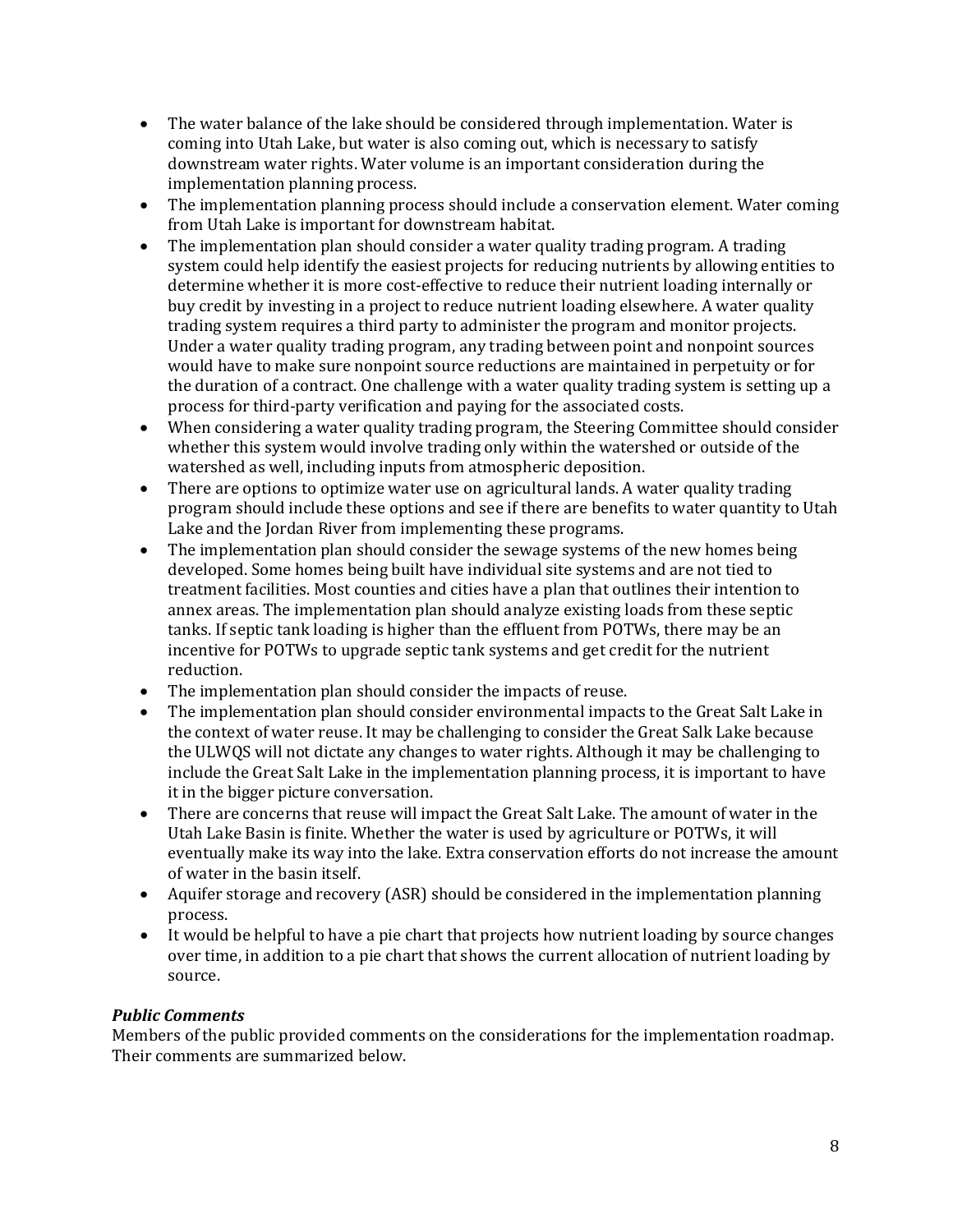- The implementation plan should consider ecological/ecosystem restoration methods, such as reducing carp and vegetation stabilization, in addition to engineered solutions. Ecosystem improvements can have significant benefits to lakes.
- There should be a management scenario for zero population growth.

# *Implementation Roadmap Next Steps*

- Peak Facilitation Group will prepare a one-stop summary that outlines the considerations from the Steering Committee and POTWs.
- Some combination of Scott Daly, DWQ, and the Tetra Tech consultants will take the feedback from the Steering Committee members and draft an implementation roadmap that outlines the different things that will be considered throughout the implementation planning process.
- Steering Committee members said they were not interested in joining a drafting committee to help write the implementation plan roadmap. However, they will review and edit a draft implementation plan roadmap once available. They are also available to answer any questions from Scott Daly and the Tetra Tech consultants.
- DWQ is running out of funding to develop the implementation plan. They have the funding to develop the implementation plan roadmap, but they will need funding to support the plan's development.

# **WATER QUALITY MODEL DEVELOPMENT PRESENTATION**

Scott Daly, DWQ, provided an overview of how the in-lake and watershed water quality models fit into the overall ULWQS process. Kevin Kratt, Tetra Tech, then presented the process for developing the in-lake and watershed water quality models for Utah Lake. Their comments are summarized below.

# *Water Quality Modeling Overview*

- In the past, University of Utah researchers received funding to develop a lake and watershed model for the Jordan River and Utah Lake. Their model primarily looked at changing water quality in the context of climate change and population growth. The ULWQS models will expand upon the modeling completed by the University of Utah.
- The University of Utah completed the lake model last summer, and they are completing the watershed model now. Their watershed model does not include nutrients from upstream; it focuses primarily on water delivery.
- The Science Panel reviewed the University of Utah's models to identify issues and gaps. Science Panel members worked with DWQ staff to draft a request for proposals (RFP) to hire a modeling team to create a lake and watershed model that addresses gaps in the University of Utah's models. The Science Panel identified that it would be important for the watershed model to connect to the lake model.
- DWQ put out the RFP to solicit bids, and they worked with the Science Panel to evaluate proposals. They announced Tetra Tech as the winning bidder. Tetra Tech will have two tasks: 1) enhance the existing in-lake models and 2) develop the watershed model.
- Kevin Kratt will be the team lead for the development of the watershed and in-lake models. Kateri Salk and Mike Paul, Tetra Tech, will help transfer the model into the criteria development process.

# *Water Quality Development Process*

• The Tetra Tech team was recently awarded the contract for developing the in-lake and watershed water quality models. They have been under contract for less than a month.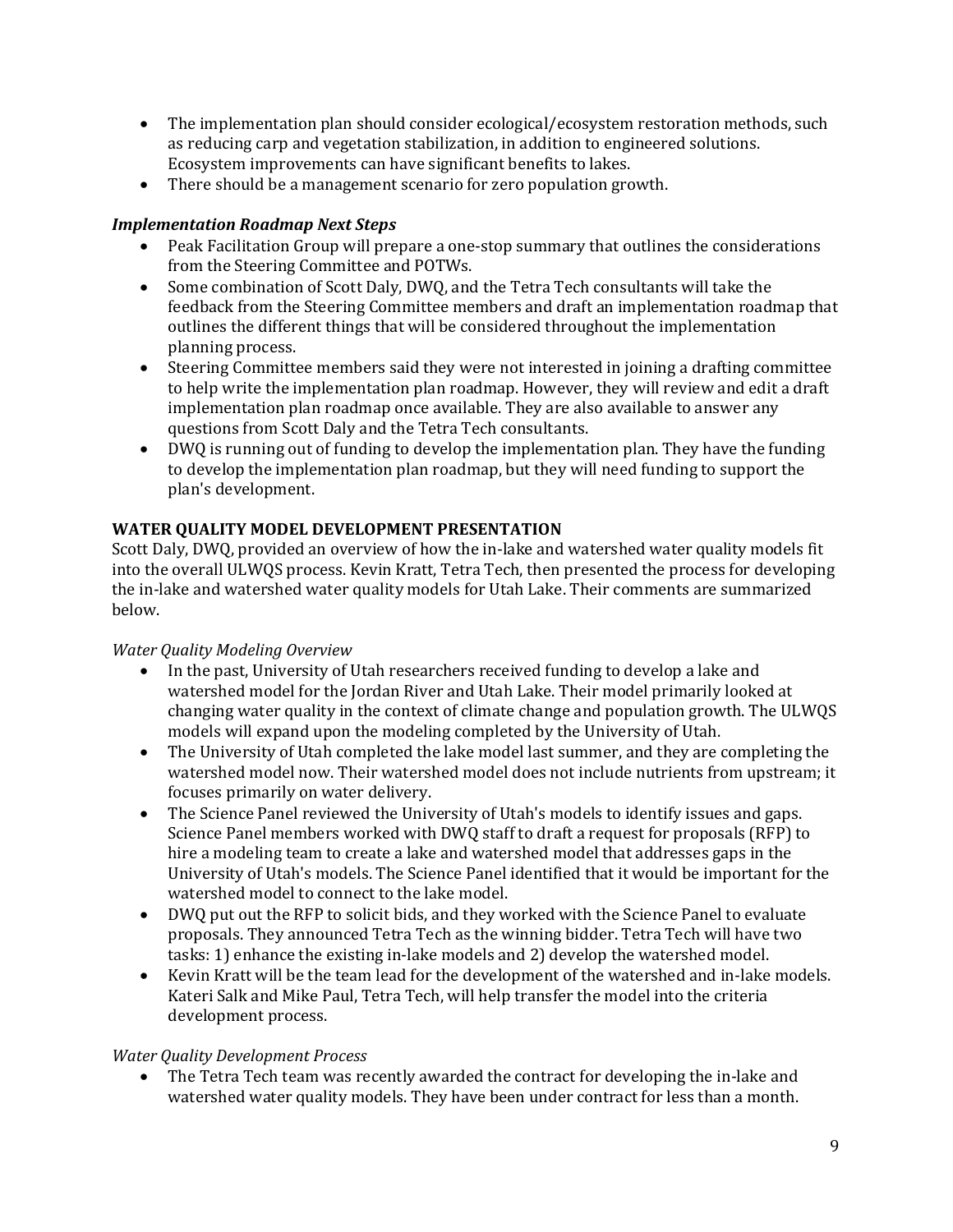- The watershed model will identify where nutrients are coming from under current conditions. It will also identify how nutrient loading has changed in the past and how it might change in the future under various conditions (e.g., land-use changes, best management practices, climate change, etc.). The goal of the watershed model is to lead directly into the implementation planning effort.
- The watershed model will connect to the lake model to show how nutrient loading and flows affect water quality in Utah Lake. The connection between the watershed and lake models will give the ULWQS a better handle on how the nutrients impact water quality once they enter Utah Lake.
- The in-lake model is a mechanistic model. The Tetra Tech team will develop model algorithms for processes, such as how nutrient loading stimulates the growth of phytoplankton. Once they have the algorithms, they will input data (e.g., temperature, weather conditions, nutrient loads, flows). The model will then generate outputs (e.g., water level, the concentration of nutrients in the lake, etc.).
- The model will give ULWQS members insight into how the in-lake system performs and responds. There are multiple ways to use the model to answer charge questions, such as whether it is possible to achieve an improved stable state. The model is meant to be a tool in the toolbox and complement other ongoing work and studies.
- There is an existing in-lake model for Utah Lake built on the Environmental Fluid Dynamics Code (EFDC) hydrodynamic model and the Water Quality Analysis Simulation Program (WASP) model. The ULWQS Science Panel identified enhancements to the model, including adding a wave model. The Tetra Tech team is looking at the existing model and considering how to incorporate the enhancements. The enhancements to the in-lake model should be complete by next summer or fall. The Tetra Tech team will prepare a memorandum with their findings after evaluating the existing in-lake models.
- The watershed model is also a mechanistic model. The model inputs will come from landscape features, and the algorithms will identify what those landscape features mean for water quality and streamflow into the lake. The model will address questions like how much runoff is occurring in urban areas versus natural areas. It will also track in-stream processes as well.
- The watershed model will create the pie chart of expected loading from different sources, including developed lands, point sources, atmospheric depositions, and septic systems. It will also help identify where the nutrients are coming from to implement best management practices to reduce nutrient loading. The watershed model will allow the ULWQS Steering Committee to run different scenarios and see how different conditions impact the total nutrient loading and what that means for water quality in Utah Lake.
- The first step to developing the Utah Lake watershed model is identifying the appropriate watershed model to serve as the foundation. Some watershed models are better at certain things than others. The ULWQS Science Panel is helping develop the objectives of the watershed model and the criteria to evaluate and rank multiple models. Once there is a list of criteria, Tetra Tech will evaluate models and recommend an option to the ULWQS Science Panel and Steering Committee.

# *Steering Committee Member Clarifying Questions*

Steering Committee members asked several clarifying questions about the water quality models. Questions are indicated in italics with corresponding answers in plain text.